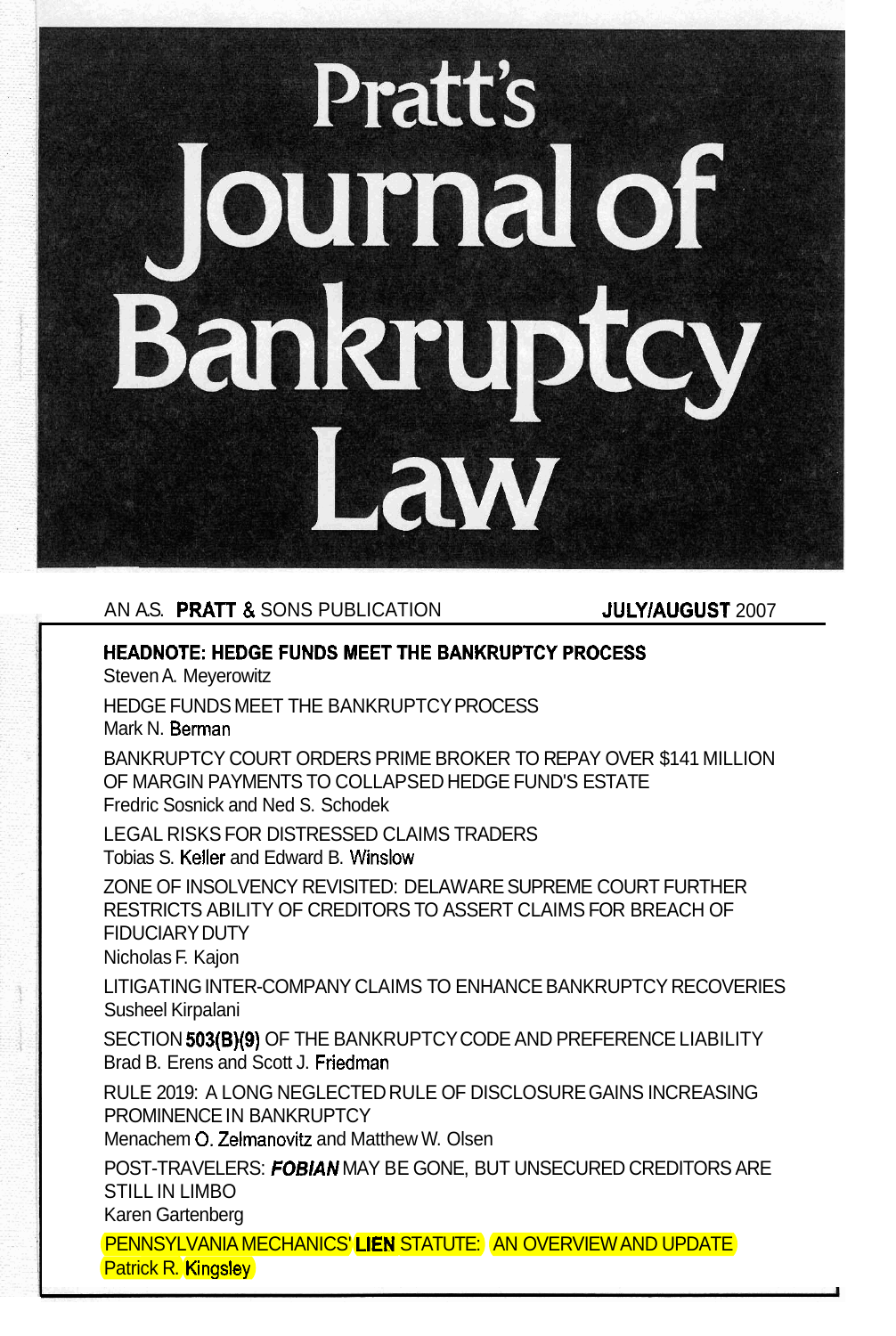# Pennsylvania Mechanics' Lien Statute: An Overview and Update

#### PATRICK R KINGSLEY

## *In this article, the author discusses a significant amendment to the Pennsylvania Mechanics 'Lien Law.*

ennsylvania, like most states, affords a specific protection to certain property and continued until a notice of satisfaction of lien was filed with the Prothonotary.' On June 29, 2006, Governor Rendell signed House Pennsylvania. The bill, now known as Act 52 of 2006 ("Act 52"), took **Pennsylvania, like most states, affords a specific protection**<br>construction professionals in their commercial dispute<br>unavailable in most other commercial transactions. This p construction professionals in their commercial disputes that is unavailable in most other commercial transactions. This protection was historically granted by the Pennsylvania Mechanics' Lien Law of 1963 (the "Lien Law"). The Lien Law permitted a lien, which is in the nature of a security interest, to be filed against property for the payment of all debts more than \$500 due to a contractor or subcontractor for labor or materials furnished on a private building construction project. A lien filed on a property became an encumbrance on the owner's interest in the Bill 1637, PN 4229, amending the Lien Law and expanding the scope of lien rights for contractors throughout. the Commonwealth of effect on January 1, 2007. This new law substantially changes the legal

Patrick R. Kingsley is a partner at Stradley Ronon Stevens & Young, LLP. He is co-chair of the firm's Construction Practice Group, concentrating his practice on sureties, design professionals, and financial institutions. Mr. Kingsley can be reached at pkingsley@stradley.com. construction and surety litigation. He commonly represents owners, contractors,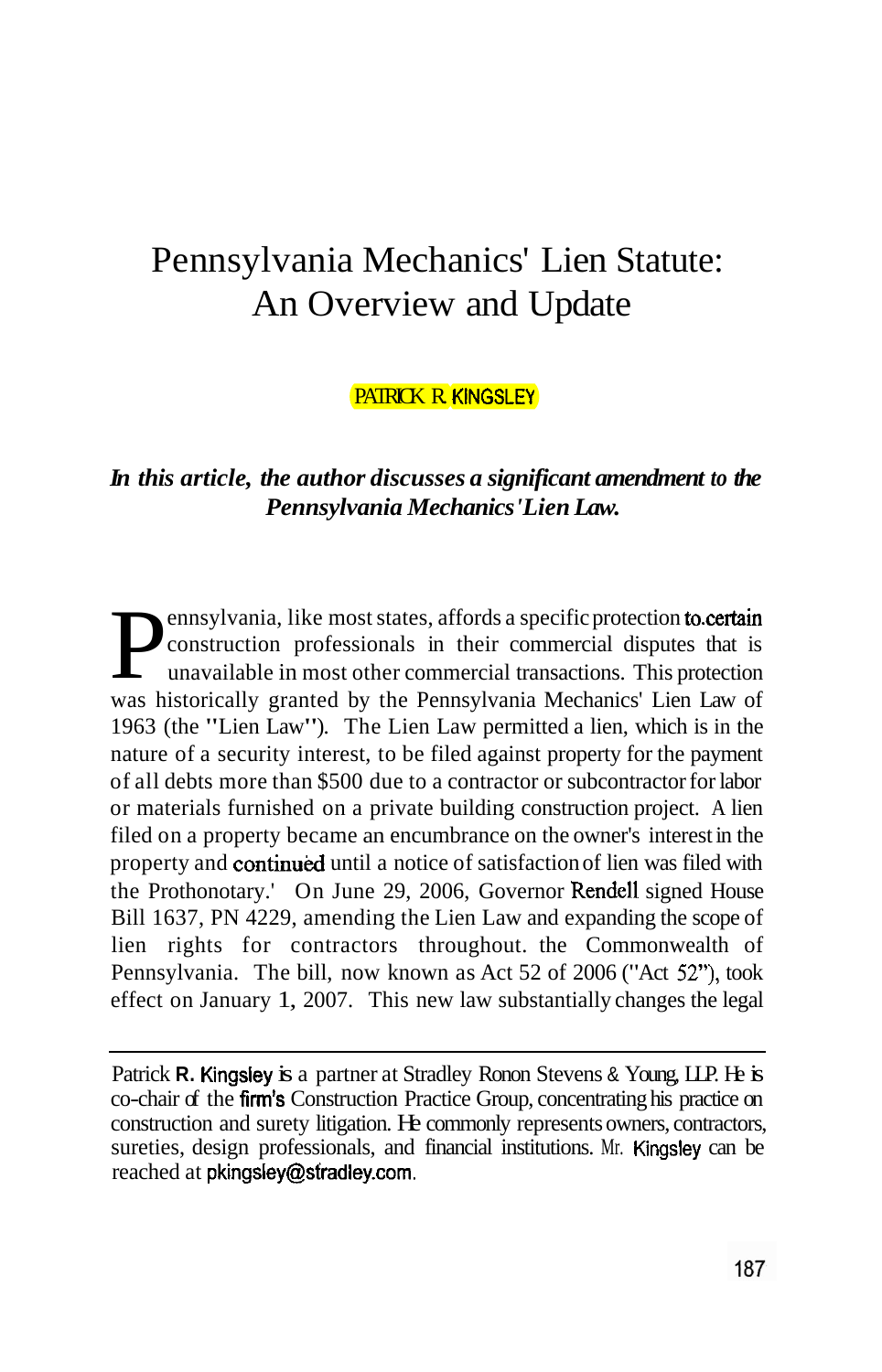#### **PRATT'S**  JOURNALOF BANKRUPTCY **LAW**

landscape for mechanics' liens and the protection available for contractors and subcontractors. These include:

- the definition of "subcontractor" is expanded to include claimants  $\bullet$ who have a contract with a subcontractor (other than a materialman) in direct privity with the contractor (i.e., a "second-tier" subcontrac $tor):=$
- a contractor on residential projects can no longer waive lien rights on behalf of its subcontractors; such rights can be waived only by the subcontractors themselves, and on residential projects where the total contract price exceeds \$1 million; in order for the waiver to be effective, the contractor must also provide a bond guaranteeing payment to the subcontractor;'
- the waiver of lien rights on commercial buildings is now valid only if  $\bullet$ given "in consideration for payment.. .and only to the extent that such payment is actually received" or if a bond is posted in the case of a subcontractor;<sup>4</sup> and
- extended from four to six months.<sup>5</sup> the time within which a claim must be filed with the court after notice of the claim has been given to the owner and the contractor was

# **STANDING TO FILE A LIEN**

or pursuant to a contract with a subcontractor." Thus, pursuant to Act 52, However, the law specifically provides that a subcontractor to a **material**-The right to lien is available to general contractors as well as their direct subcontractors and suppliers. Under the new version of the Lien Law, the definition of the term "subcontractor" has been expanded to include one who is working on a project "by contract with the contractor, even "second-tier" subcontractors or suppliers, who do not have a contractual relationship with the general contractor, have lien rights as long as they have a contractual relationship with a "first-tier" subcontractor. man is not eligible to file a mechanics' lien, even though the materialman would be eligible itself. Therefore, only a sub-subcontractor to a labor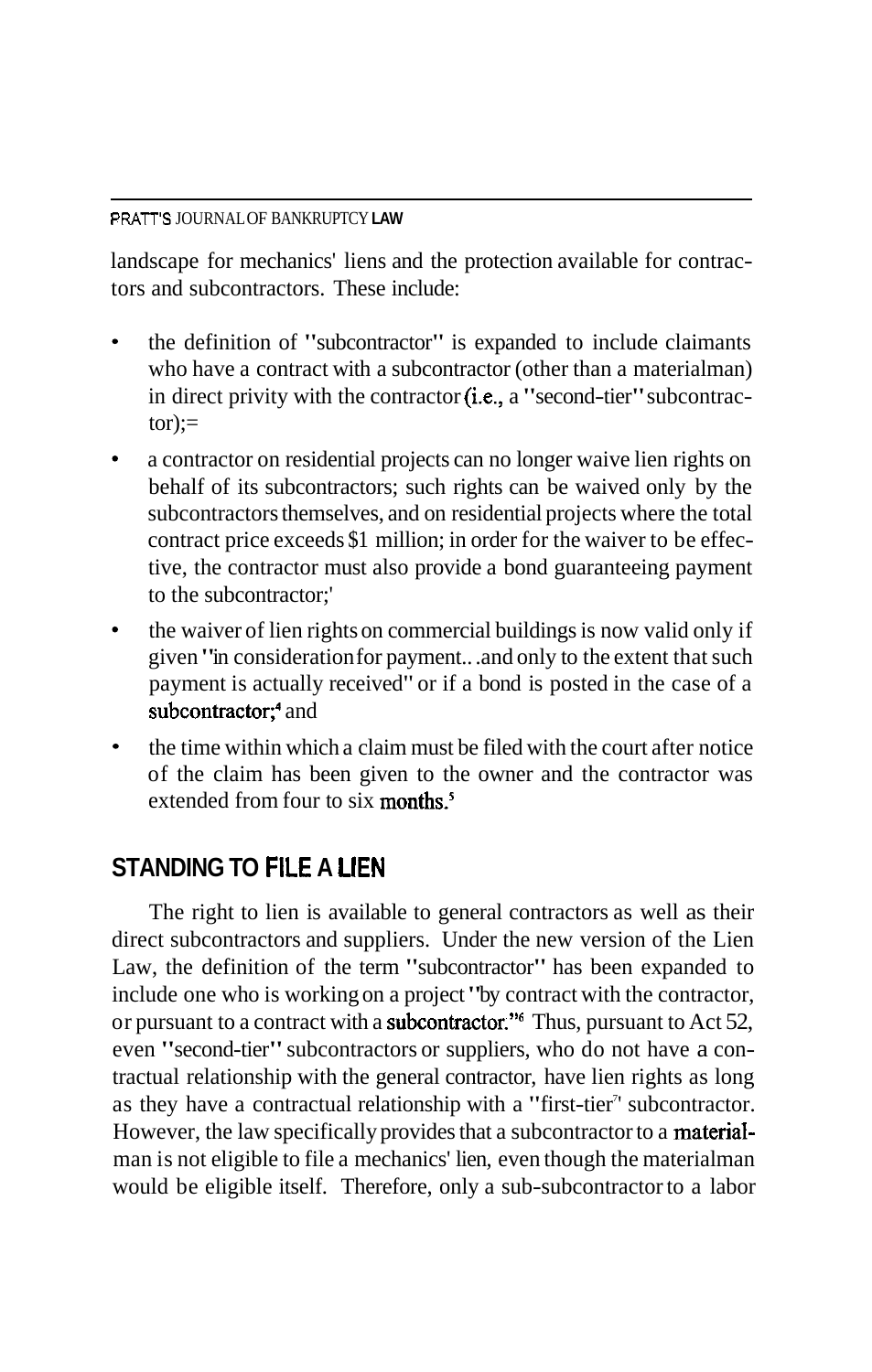subcontractor is eligible.

materials are furnished for a purely public purpose.<sup>7</sup> The Lien Law gen-Lien rights are generally available only for private projects. Mechanics' liens cannot be filed against property where the labor or erally applies only to work done on improvements to real property such as structures. Thus, it will not apply to demolition or earth works unaccompanied by the erection, construction, alteration, or repair of a building or other identifiable structure.'

# **LlEN WAIVER OF RIGHTS**

contractors, to the owner at or before the commencement of work. If an pliers' lien rights as well.<sup>9</sup> By doing so, owners could insulate themselves from any lien claims that might later arise from either the contractor or its Perhaps the most significant change caused by Act 52 is that it significantly limits the circumstances under which lien rights can be waived. Under the pre-amendment version of the Lien Law, the generally accepted practice was that a prime contractor could provide a waiver of its right to file a mechanics' lien, both on its own behalf and on behalf of its subowner and a general contractor entered into what is often referred to as a "no-lien agreement" and properly filed it with the Prothonotary before work was commenced, such an agreement would effectively waive not only the general contractor's lien rights, but all subcontractors' and supsubcontractors. The amendment has significantly changed this practice.

ten instrument signed by the **subcontractor.**<sup>10</sup> The subcontractor can lion; and/or (2) a payment bond guaranteeing payment to the subcontrac-Now, on residential projects, the contractor can no longer waive lien rights on behalf of its subcontractors. Only the subcontractor itself may waive its own right to file a lien claim. Such a waiver must be by a writvalidly waive its lien rights only if, in addition to a signed waiver, one or both of two conditions is met: (1) the contract price is less than \$1 miltor is posted."

On commercial building projects, the new Lien Law has eliminated the owner's ability to obtain lien waivers from the contractor in advance. The Lien Law provides that "a waiver by a contractor of lien rights is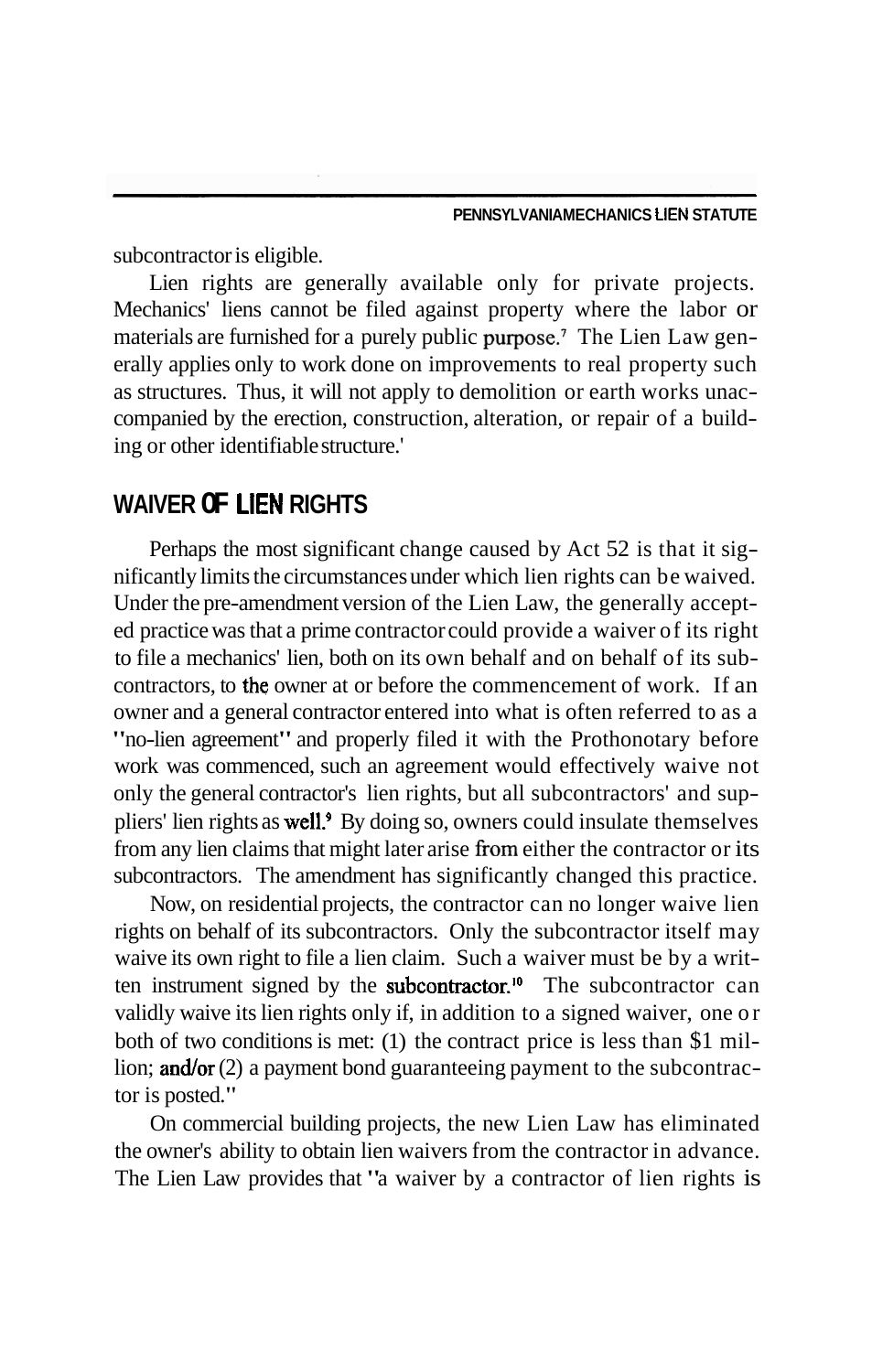#### PRATT'S JOURNAL OF BANKRUPTCY LAW

such payment is actually received."<sup>12</sup> For subcontractors on commercial posted a payment bond guaranteeing payment to the subcontractors.<sup>13</sup> against public policy, unlawful and void unless given in consideration for payment for the work or materials provided and only to the extent that buildings, the Lien Law declares a waiver void unless payment is received for the work or materials provided or unless the contractor has

### PROSECUTING A LIEN CLAIM

**A** mechanics' lien claim is not self-enforcing, nor does it automatically compel payment. Instead, an aggrieved contractor or subcontractor must file a complaint to enforce the lien and bring the claim to judgment.

from the initial filing, the claim is void.<sup>14</sup> The lien claim is not an excluthe lien claim.<sup>15</sup> If the claimant fails to file the complaint within two years from the initial filing or fails to obtain a verdict and judgment within five years sive remedy and nothing precludes a contractor or subcontractor from suing the owner for breach of contract while simultaneously prosecuting

owner on or before the date of the completion of his work.<sup>16</sup> If the subdays in advance of the filing.<sup>18</sup> Under the previous version of the Lien Law, a subcontractor was required to provide preliminary notice of a claim for nonpayment to the contractor remained unpaid, the subcontractor next had to serve formal notice on the owner of the subcontractor's intention to file a claim at least 30 days before the claim was filed." The amendment to the Lien Law deleted the preliminary-notice requirement and now requires only formal notice by a claimant to the owner of his intent to file a claim at least 30

work.<sup>19</sup> The claimant previously had to file within four months. tract at issue, whichever occurs last.<sup>20</sup> Note that the 30-day advanceuntil the very end of the six-month period to file the claim. Affirmative Once notice has been properly served, the claimant must file the claim with the Prothonotary withii six months after the completion of his Completion of the work generally occurs as of the performance of the last of the labor or delivery of the last of the materials required under the connotice-of-filing requirement means that the subcontractor cannot wait